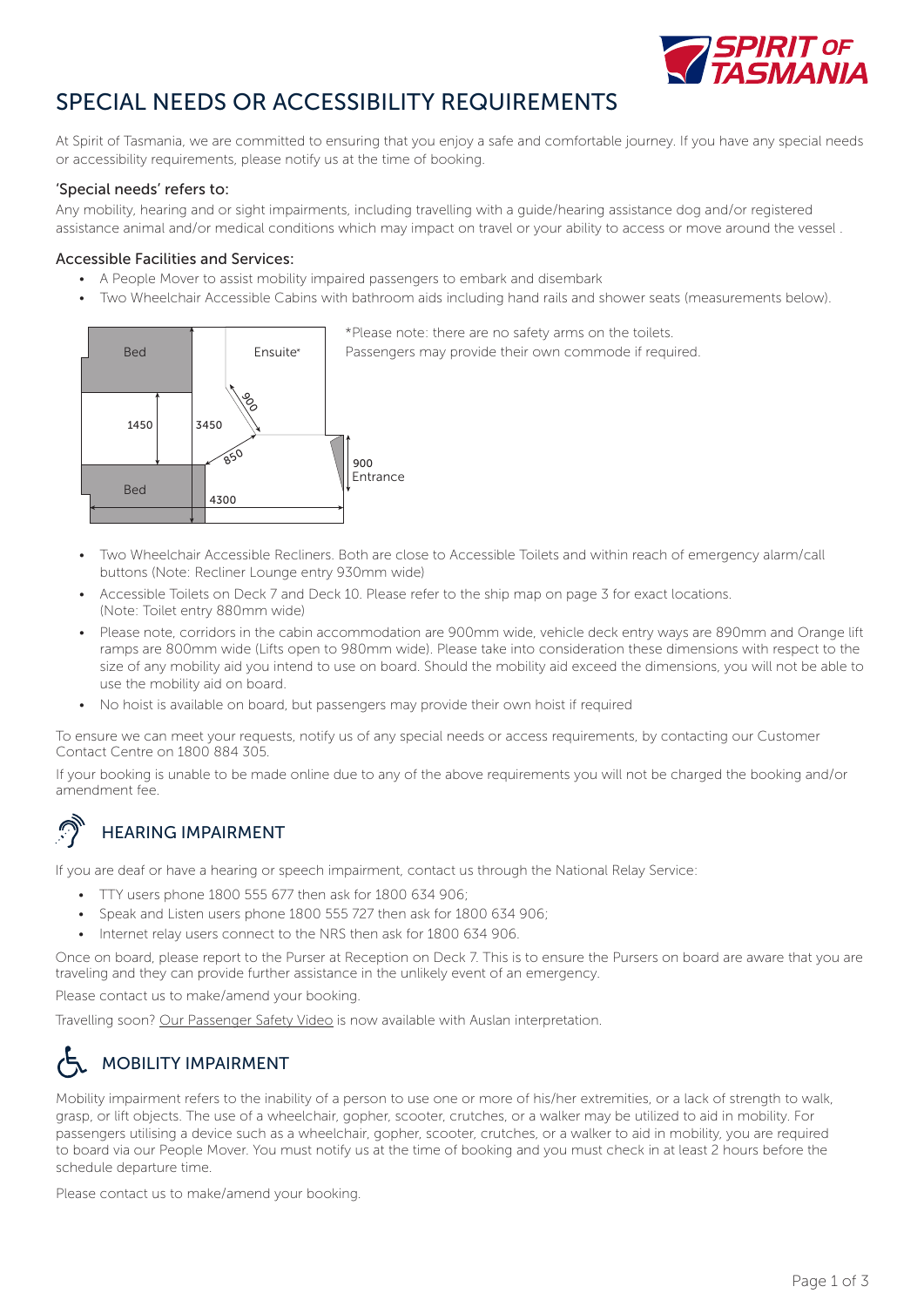

### VISUAL IMPAIRMENT

All Guide Dogs must be registered in accordance with the Guide Dog Act by an authorised training organisation. The registration number is required at time of booking, if the dog is travelling in passenger areas. Please contact us to make/amend your booking.

### MEDICAL EQUIPMENT

Medical equipment designed to aid in the monitoring or treatment of medical conditions e.g. Medical oxygen cylinders, CPAP machines and Nebulisers must adhere to the ships rating: Voltage 230V and Frequency 60Hz.

If you are travelling with your own medical equipment, it is your responsibility to check the rating on your equipment to ensure it complies. If you are unsure, please report to the pursers at Reception on Deck 7. They will have your equipment checked by the ship's electrician. Note: please bring your own extension leads.

Please contact us to make/amend your booking.

## FITNESS TO TRAVEL

Spirit of Tasmania has a medical attendant travelling on all crossings who is available to provide assistance in an emergency situation.

Medical clearance is required for all passengers who have been discharged from hospital or have had a surgical procedure within 72 hours of the proposed travel date (excludes outpatient appointments) and for all passengers with life threatening medical conditions.

Further, women who are between 36 and 38 weeks pregnant at the time of travel may only travel on Spirit of Tasmania with written approval from their doctor. Women who are 38 weeks pregnant or more are not permitted to travel.

Where medical clearance is required for a passenger as set out above, for the safety and wellbeing of the passenger and to avoid any delay at check-in, a completed Medical Alert form must be submitted at least 48 hours prior to scheduled departure time.

In some situations, if a medical clearance is given and approved by TT-Line, travel may be permitted. A treating doctor or authorised medical practitioner is required to complete a Medical Alert form. Please contact us to make/amend your booking.



For the purposes of this section, an assistance animal is a dog or other animal that meets one of the criteria at points 1, 2 or 3 below:

- 1. accredited under a law of a State or Territory of Australia that provides for the accreditation of animals trained to assist a person with a disability to alleviate the effect of the disability; or
- 2. accredited by an animal training organisation prescribed under the Disability Discrimination Act 1992 (Cth); or
- 3. trained to both:
	- a. assist a person with a disability to alleviate the effect of the disability; and
	- b. meet standards of hygiene and behaviour that are appropriate for an animal in a public place.

By way of example, assistance animals might fall into three categories:

- guide dogs dogs that assist a person to alleviate the effects of a vision impairment
- hearing dogs dogs that assist a person to alleviate the effects of a hearing impairment
- other assistance animals animals that assist a person to overcome the effects of a diagnosed disability (including physical, sensory or psychological disabilities), other than a vision or hearing impairment.

If you need to bring an assistance animal on board, you must provide acceptable evidence that your assistance animal is appropriately accredited or trained as described in points 1, 2 or 3 above. This evidence must be provided at the time of booking.

Please contact us if you would like to discuss the evidence required to show that an assistance animal is appropriately accredited or trained. Only approved assistance animals are allowed on passenger decks.

While on board, you must ensure that your assistance animal remains under your control or under the control of another person on your behalf.

Passengers wishing to travel with an assistance animal should be aware of, and comply with, the other requirements for animals generally when travelling with us, including biosecurity requirements for bringing animals to Tasmania. Further information can be found on our website or by contacting us. Please contact us to make/amend your booking